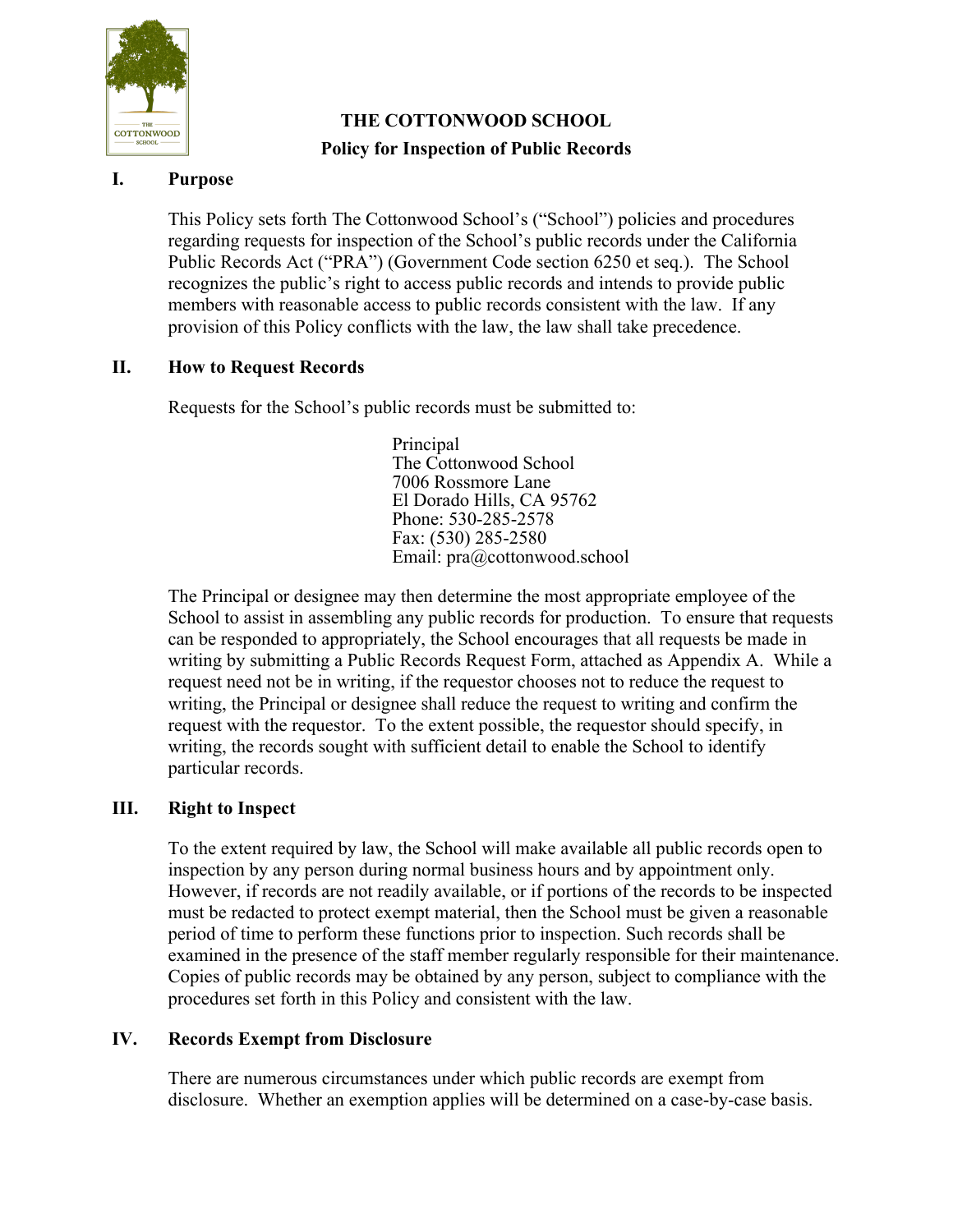The School will determine which records or a portion thereof are exempt from disclosure consistent with the PRA and other relevant state and federal laws. The notification of denial or withholding of records must be in writing and shall provide the reason for the denial or withholding of records and shall set forth the names and titles or positions of each person responsible for the denial.

#### **V. Procedures for Responding to Requests for Inspection or Copies of Records**

The School will follow a two-step process when responding to a PRA request. First, within 10 calendar days of receiving any request to inspect or copy a public record, the School shall acknowledge receipt of the request and inform the requestor whether the School has disclosable public records in its possession that are responsive to the request and when it will make them available. Second, if the School determines that it has disclosable documents, it shall make the documents available within a reasonable time. If the School determines that it will not provide some records, it shall provide the grounds for withholding them and shall set forth the names and titles or positions of each person responsible for the denial.

In unusual circumstances, the School may extend the 10-day limit for an additional 14 days by providing written notice to the requestor setting forth the reasons for the extension and the date on which a determination is expected to be made. Unusual circumstances include, but only to the extent reasonably necessary to properly process the request, the following:

- 1. The need to search for and collect the requested records from field facilities or other locations that are separate from the office processing the request;
- 2. The need to search for, collect, and appropriately examine a voluminous amount of separate and distinct records that are demanded in a single request;
- 3. The need for consultation, which shall be conducted with all practicable speed, with another agency having a substantial interest in the determination of the request, or among two or more components of the School having substantial subject matter interest therein;
- 4. The need to compile data, to write programming language or a computer program, or to construct a computer report to extract data.

If the request is ambiguous or unfocused, the School shall make a reasonable effort to elicit additional clarifying information from the requestor that will identify public records responsive to the request. To the extent reasonable under the circumstances, the School shall do all of the following in assisting the requestor:

1. Assist the member of the public to identify records and information that are responsive to the request or to the purpose of the request, if stated;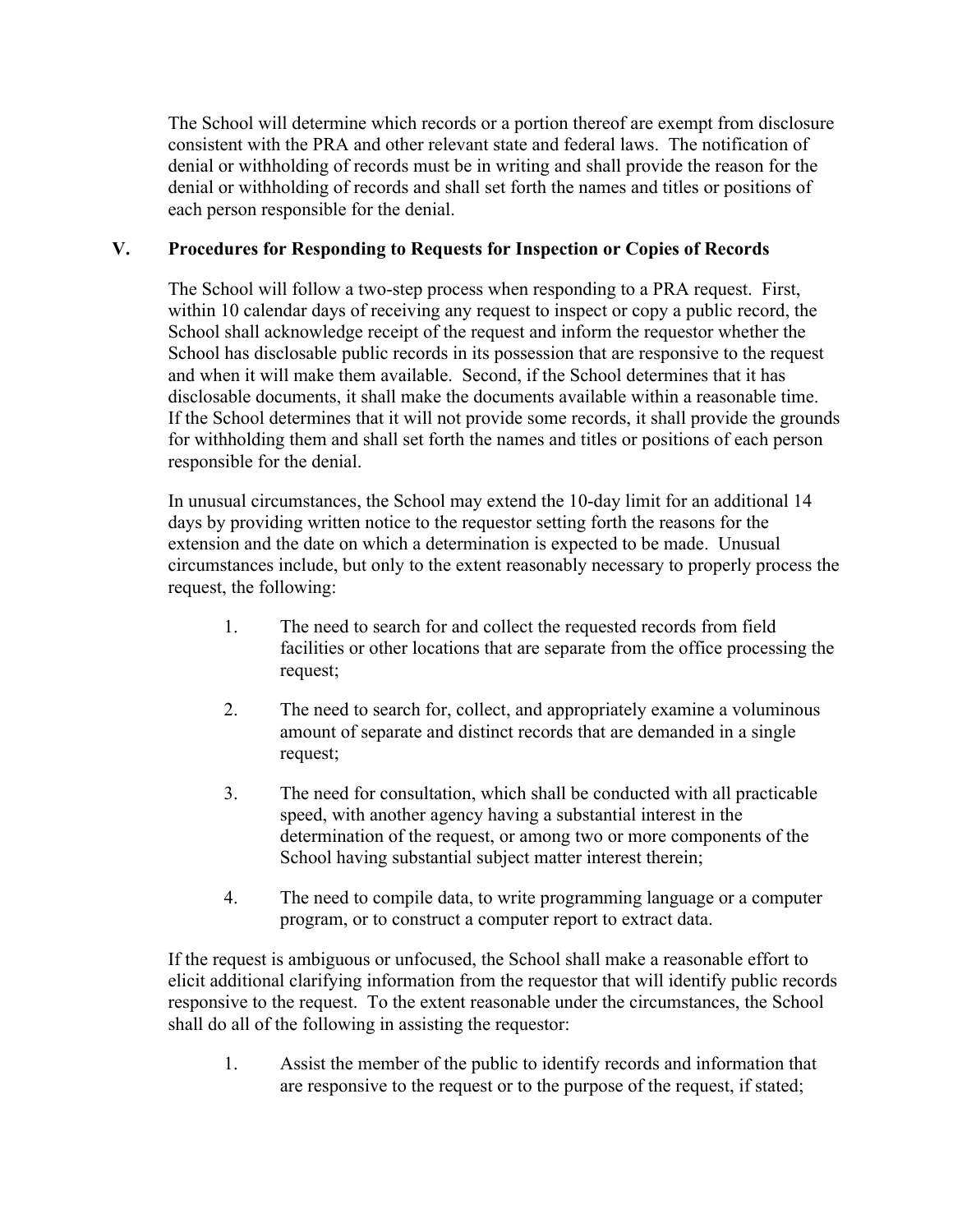- 2. Describe the information technology and physical location in which the records exist; and
- 3. Provide suggestions for overcoming any practical basis for denying access to the records or information sought.

These requirements are deemed to have been satisfied if the School is unable to identify the requested information after making a reasonable effort to elicit additional clarifying information from the requestor that will help identify the record or records.

The School may charge a reasonable fee (not to exceed the direct costs of duplication) for preparation of copies of identifiable public records. Deposit of applicable fees is required prior to preparation and delivery of any requested records. Requests to waive applicable fees related to the direct cost of duplication shall be submitted to the Principal's Office.

In response to a request for public records sent or received on an employee's personal devices or accounts, the School shall disclose all public records that can be located with reasonable effort and that are otherwise subject to disclosure under the California Public Records Act. The School's search for such public records shall be reasonably calculated to locate responsive documents. To fulfill such a request for public records, employees of the School may be asked to search for and disclose all responsive disclosable public records maintained on the employee's personal devices or accounts.

#### **Policy Approved by Board on October 20, 2020.**